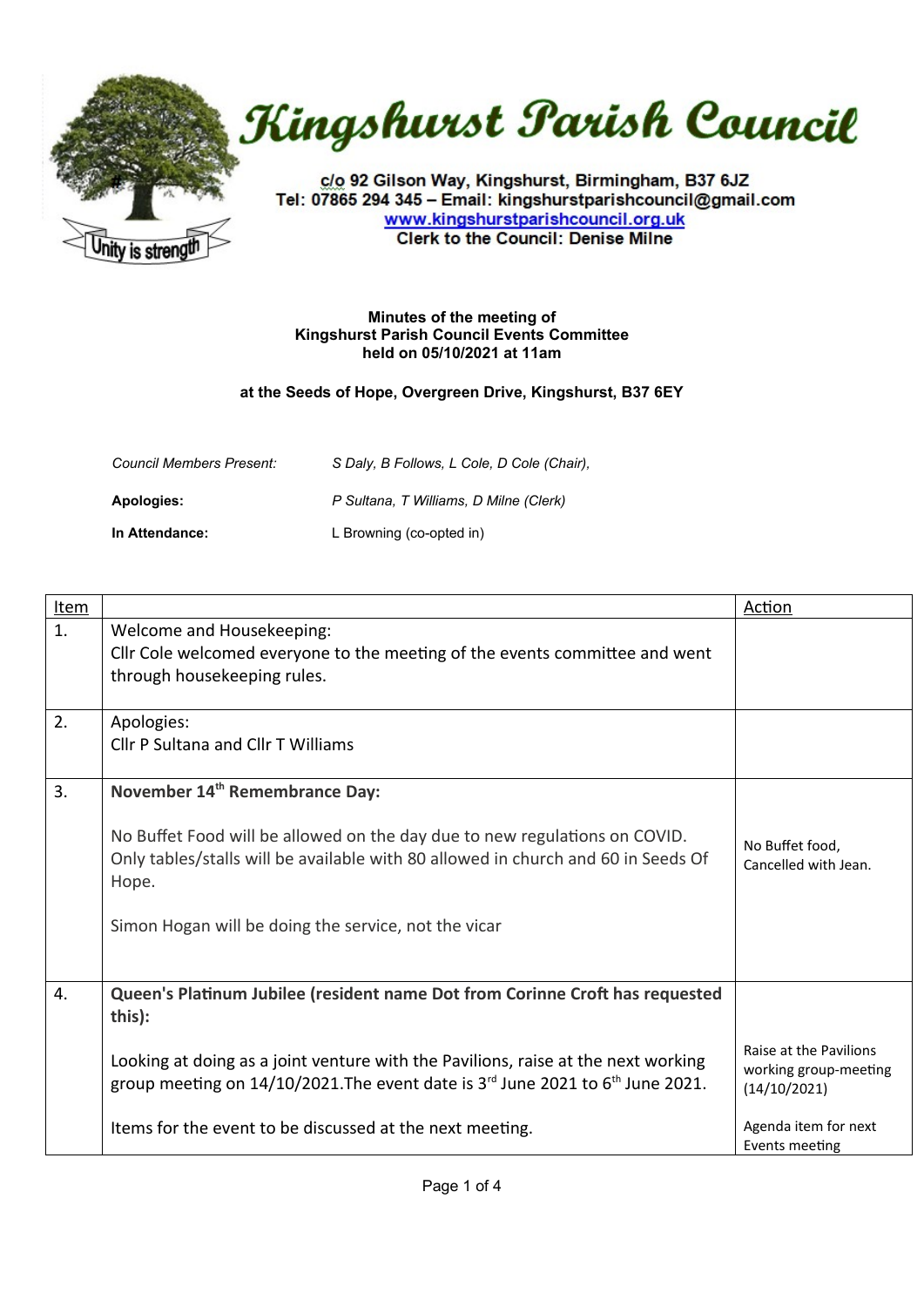| 5.  | Christmas Event 11 <sup>th</sup> December 2021:                                                                                                                      |                                                  |
|-----|----------------------------------------------------------------------------------------------------------------------------------------------------------------------|--------------------------------------------------|
| 5.1 | Victorian Fancy Dress - no longer required:                                                                                                                          |                                                  |
|     | Group agreed not to have a fancy dress but to investigate something that would<br>identify the organisers/KPC:                                                       |                                                  |
|     | -cost for 12 Badges/Lanyards                                                                                                                                         | Action by Bev                                    |
|     | - cost for 12 Hi-Vis jackets With KPC on Front and Back                                                                                                              | Action by Lee                                    |
|     | - Father Christmas outfit, find it and clean?                                                                                                                        | Action by David                                  |
| 5.2 | To agree hot food van and budget per head:                                                                                                                           |                                                  |
|     | No Buffet food will be allowed on the day, agreement that there will be a Hot<br>Food Van from 12am to 3pm.                                                          |                                                  |
|     | Budget set at 200 X £5 per head = £1000 (Children and Pensioners only).                                                                                              | Need a Ticket Book.                              |
|     | Using a ticket system to ensure that allocated correctly, stop repeats, obtain Du-<br>plicate Books with 0-100?                                                      | What can the Vendor<br>provide for this?         |
| 5.3 | To agree budget for barriers around Christmas Tree (SD)                                                                                                              |                                                  |
|     | The Christmas Tree will be in the vicarage grounds from 04/12/2021 to<br>05/01/2022. CPO for vicarage in place from 06/01/2022 so cannot extend<br>beyond this date. | 6 Barriers required for<br><b>Christmas Tree</b> |
|     | Barriers are required, 6 in total, Travis Perkins are doing is £1 per barrier per day.<br>Can they deliver or Nick will collect in a van.                            |                                                  |
| 5.4 | Library:<br>Library has been booked (Keys from Becki/Alison)                                                                                                         | Keys on the day.                                 |
| 5.5 | <b>Arts and Crafts/Artists:</b>                                                                                                                                      |                                                  |
|     | DC confirmed that Circus Mash and Mad Dom have been booked, Face Painting is<br>still allowed.                                                                       |                                                  |
|     | Bev is going to do Arts and Crafts and is asking for funds to replenish items taken<br>from last event, group agreed for this and she will source.                   | Bev to get items for Arts<br>and Crafts          |
|     | No more than 20/30 at any time in the arts and crafts, will need policing on the<br>door and ensure that not taking anything but their own crafts.                   | Logistics on the day.                            |
|     |                                                                                                                                                                      |                                                  |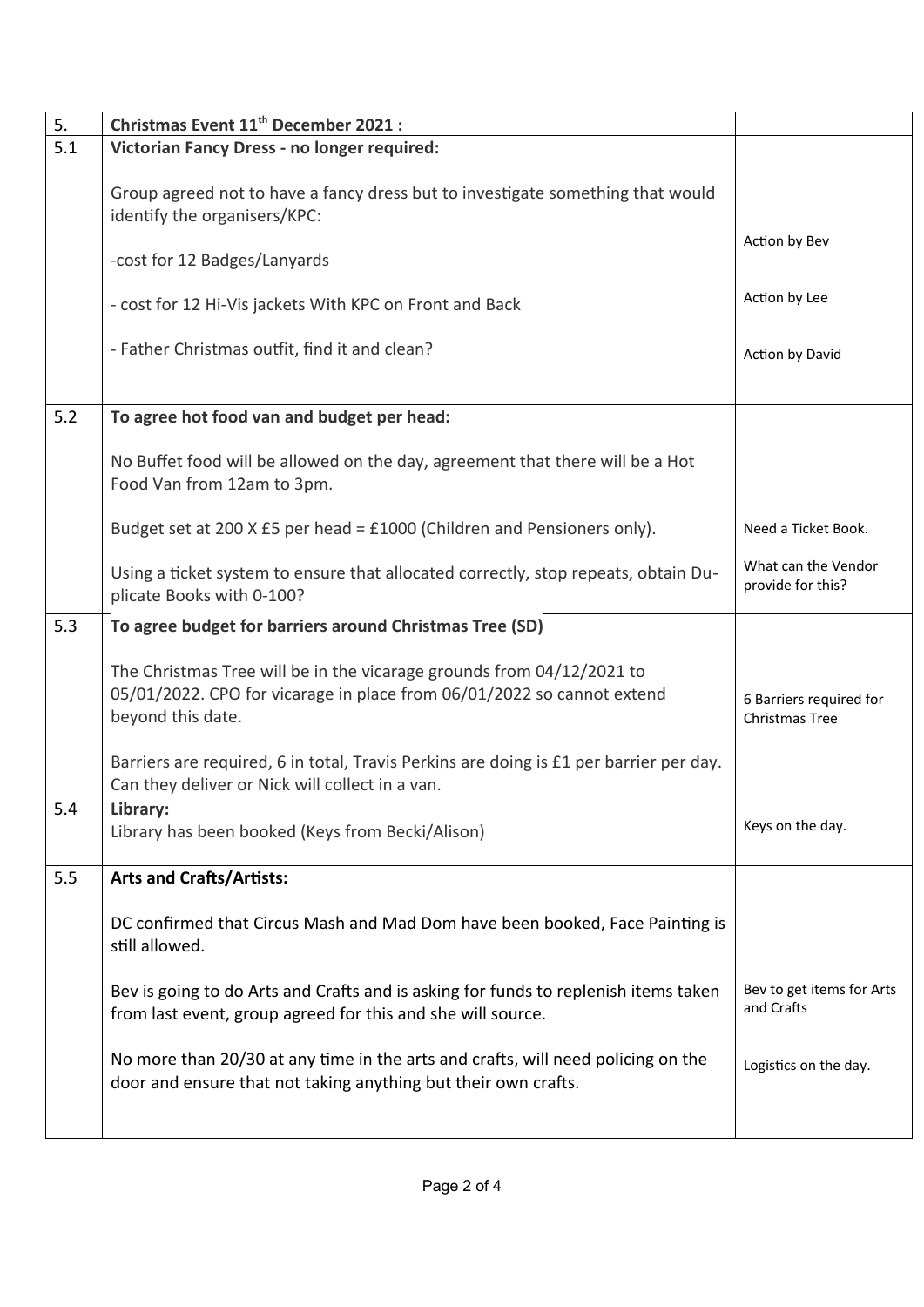| 5.6  | <b>Rubbish/Road Closures:</b>                                                                                                                                                                        |                                     |
|------|------------------------------------------------------------------------------------------------------------------------------------------------------------------------------------------------------|-------------------------------------|
|      | Will need some Litter Pickers for the day.                                                                                                                                                           | Pablo to arrange Litter<br>Pickers. |
|      | DC to obtain sacks and these will be congregated by bins for collection                                                                                                                              |                                     |
|      | Road Parking has been suspended for the event.                                                                                                                                                       |                                     |
| 5.7  | <b>Father Christmas / Selection Boxes:</b>                                                                                                                                                           |                                     |
|      | Father Christmas will be giving out 200 selection boxes to children, DC will<br>monitor allocation. Recommend that ask John Kimberley if he can get cheap<br>Christmas Selection Boxes from Cadbury? | Ask John Kimberley?                 |
|      | Will need Marquee for inside                                                                                                                                                                         | Do we still have a<br>Marquee?      |
|      | Father Christmas will be on at 3pm.                                                                                                                                                                  |                                     |
| 5.8  | <b>VIP Guests / Attendees:</b>                                                                                                                                                                       |                                     |
|      | -Mayor attendance has been confirmed<br>-Switch on of lights at 3pm<br>- Police will be attending                                                                                                    |                                     |
| 5.9  | Merry - Go Round:                                                                                                                                                                                    |                                     |
|      | The Ride will be free via disc's                                                                                                                                                                     | Will need to obtain<br>tokens?      |
| 5.10 | <b>Church and Choirs:</b>                                                                                                                                                                            |                                     |
|      | Ask Pablo if will speak to Church and need to write to the 3 schools.                                                                                                                                | Pablo/Clerk                         |
| 5.11 | <b>Stalls and Tables:</b>                                                                                                                                                                            |                                     |
|      | Need to ensure tables and stalls for community events, Peter etc.                                                                                                                                    | Tables?                             |
| 5.12 | Leaflet / Flyer:                                                                                                                                                                                     |                                     |
|      | Amend to add children must be accompanied by an adult.                                                                                                                                               | Lee to amend                        |
| 5.13 | <b>PA Music:</b>                                                                                                                                                                                     |                                     |
|      | Music from 10am - Can John Milne compere?                                                                                                                                                            | Can John Milne do the<br>music?     |